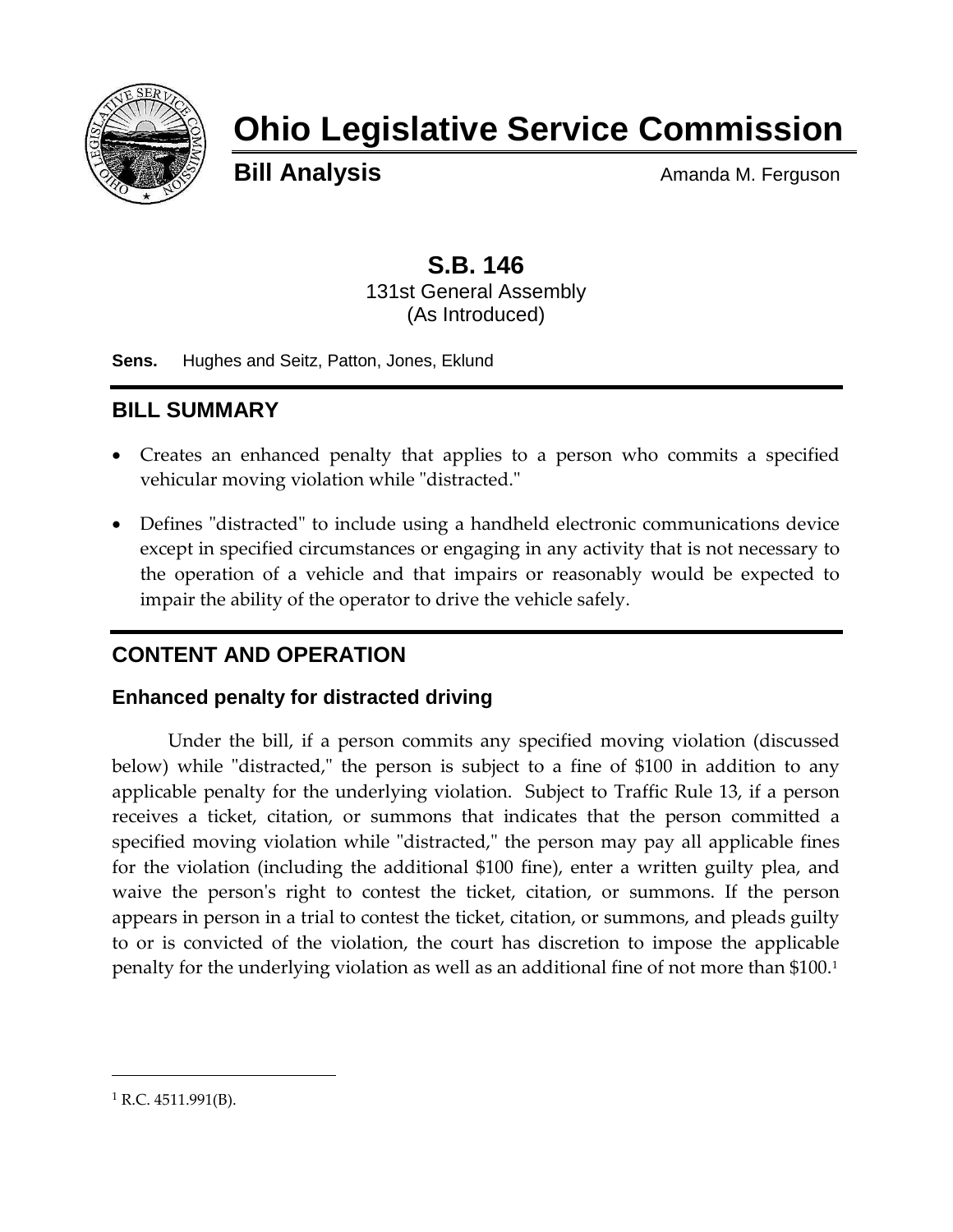## **Definition of "distracted"**

The term "distracted" for purposes of the enhanced penalty for distracted driving means doing either of the following while operating a vehicle:

(1) Using a handheld electronic communications device, except when using: the device's speakerphone; a wireless technology standard for exchanging data over short distances; a hands-free device; a hands-free system built into the motor vehicle; or earphones, earbuds, headphones, or a headset over or in only one ear.

(2) Engaging in any activity that is not necessary to the operation of a vehicle and that impairs or reasonably would be expected to impair the ability of the operator to drive the vehicle safely.<sup>2</sup>

As used in the bill, "handheld electronic communications device" includes a wireless telephone, a text-messaging device, a personal digital assistant, a computer (including a laptop computer and a computer tablet), and any other substantially similar wireless device that is designed or used to communicate text.<sup>3</sup>

## **Specified moving violations**

Under the bill, the enhanced penalty for committing a moving violation while distracted only applies to specified violations. General descriptions of those specified violations are provided below:

--As the driver of an emergency or public safety vehicle, failing to proceed through a red light, stop signal, or stop sign with due regard for the safety of others (R.C. 4511.03);

--Occupying any portion of a freeway as a pedestrian, with an animal or animal drawn vehicle, or with any other unauthorized vehicle (R.C. 4511.051);

--Disobeying a traffic control device (R.C. 4511.12);

--Failing to stop at a weigh station, if required (R.C. 4511.121);

--Failing to comply with the requirements related to proceeding through an intersection with a malfunctioning traffic control signal (R.C. 4511.132);

--Committing a speeding violation (R.C. 4511.21 and 4511.211);

 $\overline{a}$ 

<sup>2</sup> R.C. 4511.991(A).

 $3$  R.C. 4511.204(G)(1) (not in bill) and 4511.991(A).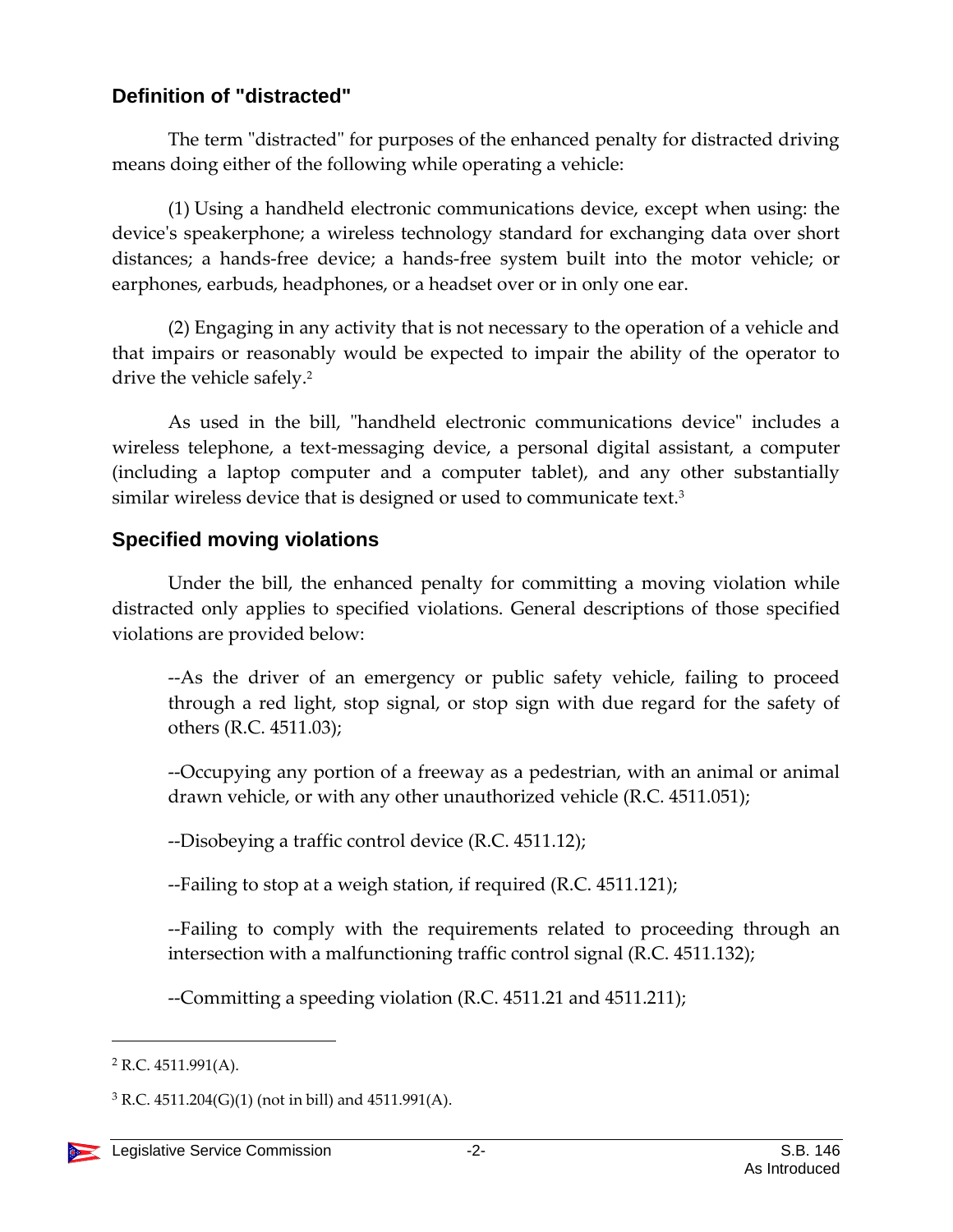--Failing to comply with requirements related to passing specified stationary vehicles that are displaying flashing, oscillating, or rotating lights (R.C. 4511.213);

--Operating a vehicle at an unreasonably slow speed (R.C. 4511.22);

--Operating a vehicle on a highway bridge or other elevated structure at a speed that is greater than the posted maximum speed that can be maintained with safety to the bridge or structure (R.C. 4511.23);

--Operating a vehicle on the wrong side of the road, other than as permitted by law (R.C. 4511.25);

--Failing to give half of the roadway to a vehicle proceeding in the opposite direction (R.C. 4511.26);

--Violating the requirements related to passing a vehicle proceeding in the same direction (R.C. 4511.27, 4511.28, and 4511.29);

--Driving left of center where prohibited (R.C. 4511.30 and 4511.31);

--Driving the wrong direction on a one-way road or through a rotary traffic island (R.C. 4511.32);

--Failing to comply with lane requirements (R.C. 4511.33);

--Following another vehicle more closely than is reasonable and prudent or operating a vehicle in violation of a specified requirement related to following another vehicle (R.C. 4511.34);

--On a divided highway, operating a vehicle other than on the right side or operating over, across, or within the dividing space (R.C. 4511.35);

--Failing to comply with the law governing turning at an intersection or any traffic control device that indicates how to turn at an intersection (R.C. 4511.36);

--Proceeding in the wrong direction upon a curve or near the crest of a grade if the vehicle cannot be seen within 500 feet by a driver proceeding in the opposite direction (R.C. 4511.37);

--Starting a vehicle prior to when movement may be made with reasonable safety, backing up without exercising vigilance, or backing up on a freeway (R.C. 4511.38);

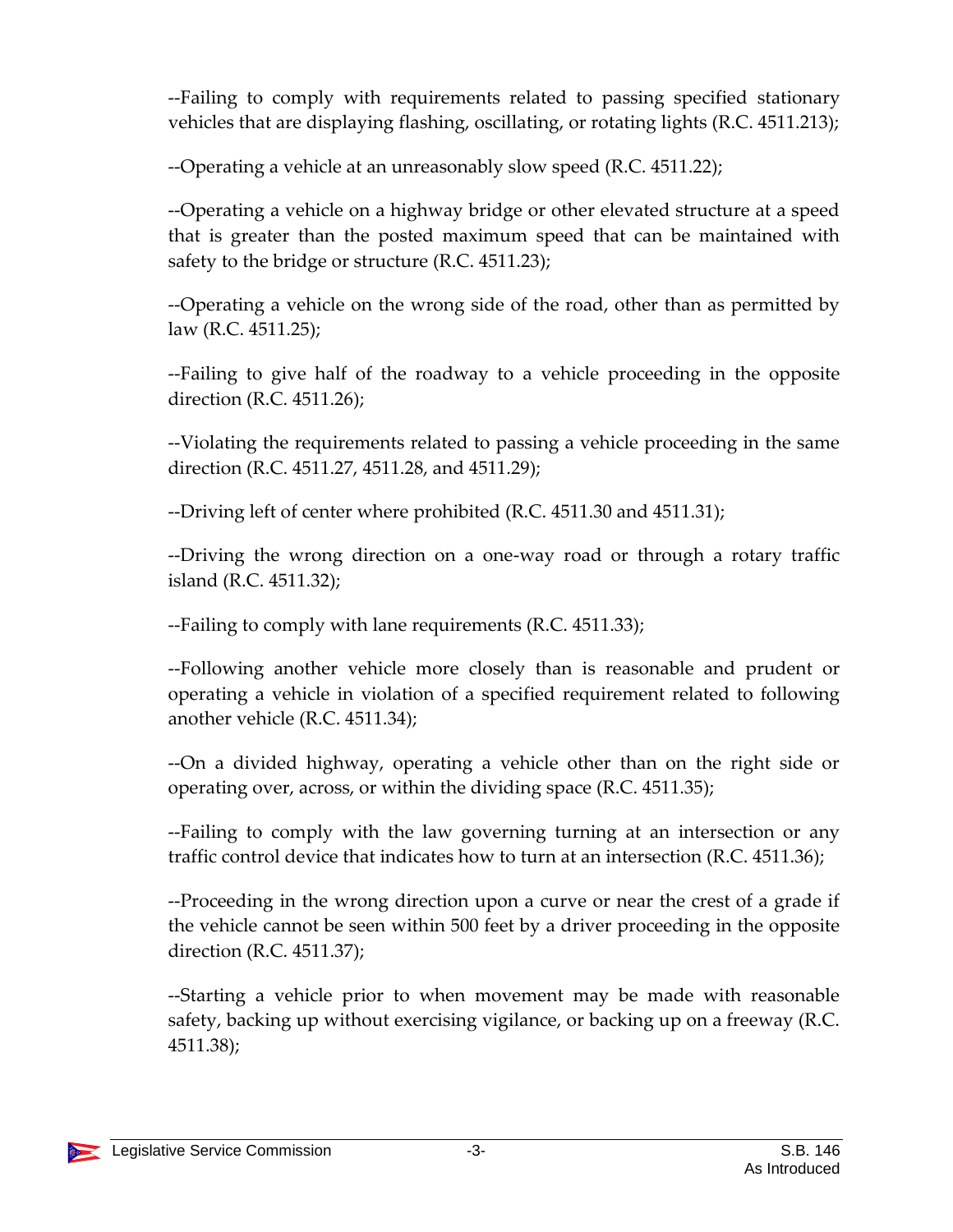--Turning or changing lanes without exercising due care or failing to use a turn or stop signal (R.C. 4511.39);

--Failing to properly use arm signals, if appropriate (R.C. 4511.40);

--Failing to comply with the provisions of law governing vehicle right-of-way (R.C. 4511.41 and 4511.42);

--Failing to abide by a stop sign or yield sign (R.C. 4511.43);

--Failing to stop before crossing a sidewalk or entering a street from an alley, building, private road, or driveway (R.C. 4511.431);

--Failing to yield the right-of-way before entering or crossing a highway (R.C. 4511.44);

--Failing to yield the right-of-way to a pedestrian on a sidewalk (R.C. 4511.441);

--Failing to yield the right-of-way to a funeral procession or operating a vehicle as part of a funeral procession without displaying a pennant (R.C. 4511.451);

--Failing to yield the right-of-way to a pedestrian where the right-of-way is unclear (R.C. 4511.46);

--Failing to yield the right-of-way to a blind pedestrian who is guided by a guide dog or who is carrying a cane that is predominately white or metallic (R.C. 4511.47);

--Permitting a person on a bicycle, coaster, roller skates, sled, or other toy vehicle to attach their self to a vehicle (R.C. 4511.54);

--Failing to comply with requirements related to operating a bicycle on a roadway (R.C. 4511.55);

--Failing to comply with requirements for proceeding with regard to a streetcar (R.C. 4511.57, 4511.58, and 4511.59);

--Driving through a safety zone (R.C. 4511.60);

--Failing to stop for a railroad grade crossing or failing to exercise due care before proceeding across such a grade crossing (R.C. 4511.61);

--Failing to comply with requirements related to the movement of certain equipment with a low operating speed across a railroad grade crossing (R.C. 4511.64);